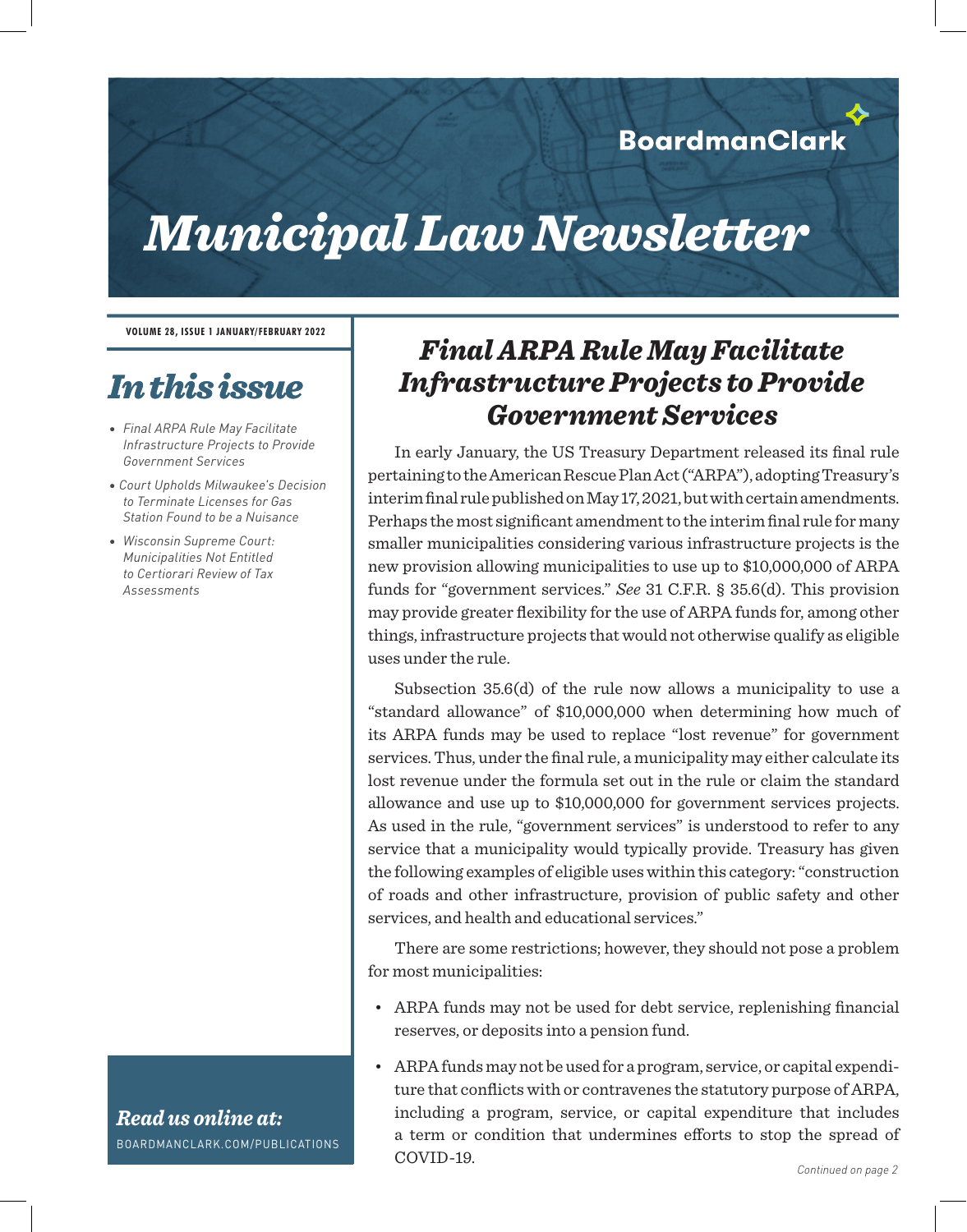### *Court Upholds Milwaukee's Decision to Terminate Licenses for Gas Station Found to Be a Nuisance*

The Milwaukee Police Department (MPD) and the neighbors near the Citgo gas station on North  $35^{\text{th}}$ Street were getting fed up. An extensive MPD report detailed several shootings, armed robberies, illegal drug transactions and panhandling complaints at and around the gas station. After a hearing, Milwaukee terminated all of the licenses held by the station, and the termination of those licenses was upheld by the Circuit Court in Milwaukee and the District I Court of Appeals. *VK Citgo v. City of Milwaukee*, 2020 AP 1458 (Dec. 28, 2021, not recommended for publication).

Citgo held licenses for Extended Hours Establishments (allowing 24-hour operation), Filling Station, Weights and Measures, and Food Dealer (the Licenses) under Milwaukee's ordinances. When Citgo applied to renew those Licenses in 2019, the City sent a formal notice that the Licenses might be terminated for a number of reasons, including that the gas station "tends to facilitate a public or private nuisance," that it "has been the source of congregations of persons," and that these led to complaints of "illegal drug activity, disturbing the peace, thefts, assaults, and batteries." Attached to the notice was the extensive MPD police report, and a nuisance letter from an MPD Captain, finding the station was a nuisance for the incidents in the letter. A hearing was set for December 3, 2019, before the City's Licensing Committee.

The MPD Captain testified at the hearing, detailing the problems in the MPD Report, and that Citgo's attempt to come up with an approved nuisance abatement plan had been unsuccessful. He recommended terminating only the Extended Hours license. Neighbors also testified as to the problems at the station, as did the Milwaukee Alder from the district.

Citgo argued it had done all that it could, including employing security guards and security cameras, and the problems often started elsewhere.

At the end of the hearing, the Licensing Committee voted to recommend that ALL of the Licenses for Citgo not be renewed. The Milwaukee Common Council adopted the Committee's recommendations. Citgo appealed to Circuit Court by a *certiorari* action.

The only issue raised by Citgo was a due process argument. Citgo claimed the original notice from Milwaukee was inadequate, arguing that it failed

*Continued on page 3*

#### **Final ARPA Rule Provides a "Catch-All" Use Category, Dramatically Expanding the Types of Eligible Projects**

*Continued from front page*

• Use of ARPA funds must comply with applicable state and federal laws and may not be used in violation of the conflict-of-interest requirements contained in the Award Terms and Conditions, including any self-dealing or violation of ethics rules.

Although it may seem counterintuitive, 31 C.F.R. § 35.6(d) ("Providing government services") would presumably allow a water, sewer, or broadband infrastructure project that might not be an eligible use under 31 C.F.R. § 35.6(e) ("Making necessary investments in water, sewer, and broadband infrastructure"). For example, a municipality wishing to build new broadband infrastructure may not be sure whether the project meets all the requirements of Subsection (e), the broadband specific category. However, the project (up to a maximum of \$10,000,000) should nevertheless fall within the scope of Subsection (d), the broad government services category of eligible uses, because providing utility-type services is a typical government service.

Thus, a municipality would be wise to evaluate the projects it may be considering under the "government services" category of eligible uses.

— *Anita Gallucci and Julia Potter*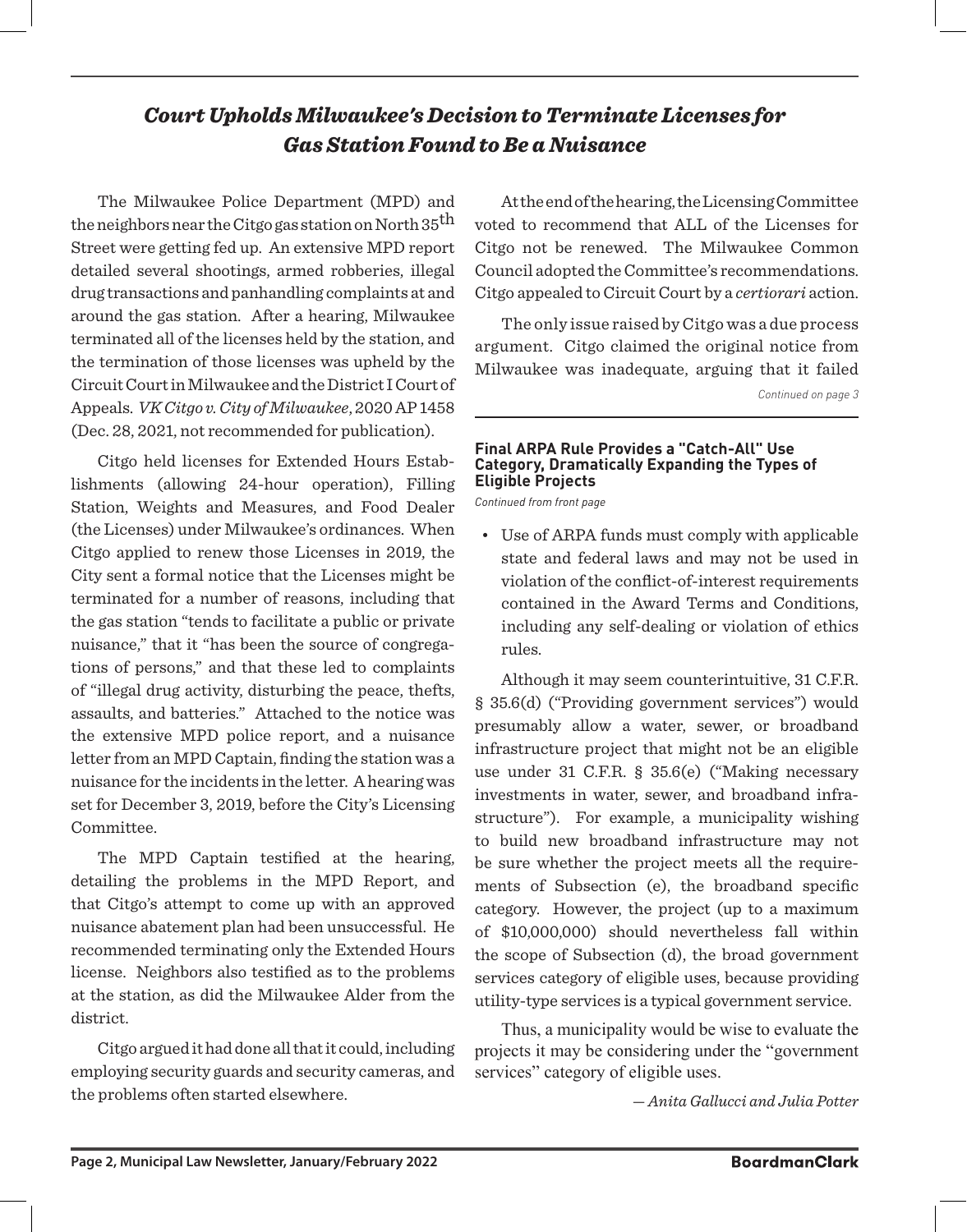### *Wisconsin Supreme Court: Municipalities Not Entitled to Certiorari Review of Tax Assessments*

A recent decision from the Wisconsin Supreme Court restricts a municipality's ability to challenge tax determinations rendered by a local board of review. In *State of Wisconsin ex rel. City of Waukesha v. City of Waukesha Board of Review*, 2021 WI 89, the Wisconsin Supreme Court unanimously held that the City of Waukesha ("the City") was not entitled to seek certiorari review of a tax assessment determination of the City's Board of Review ("the Board").

This case stemmed from a property valuation disagreement between the City and the Salem Methodist Church over a piece of church-owned property ("the Property"). In 2017, the City assessed the Property at \$51,900. The City reassessed it in 2018 at \$642,200 because the church decided to list it for sale. Given the assessment jump, the church filed an objection with the Board and claimed that the Property was actually worth \$108,655. The Board agreed with the church's valuation and concluded it was worth \$108,700. Thus, the Board rejected the City's reassessment figure.

What came next is the critical juncture in the litigation: the City filed an appeal with the Waukesha County Circuit Court and invoked Wis. Stat. § 70.47(13) which governs certiorari review of Board determinations. Wis. Stat. § 70.47(13) provides that appeals from board decisions must be "commenced within 90 days after the *taxpayer* receives notice [of the board's determination]." (emphasis added). Notably, it makes no mention of whether a city or municipality may commence certiorari review.

The church moved to dismiss the appeal, arguing that the statute only granted *taxpayers* a right to seek certiorari review—not *municipalities*. The circuit court rejected that argument and granted certiorari review. The circuit court then found that the City's 2018 reassessment was reasonable and reinstated it. The church appealed this decision to the Wisconsin Court of Appeals which reversed the circuit court's decision and held that Wis. Stat. § 70.47(13) did not grant the City a right to appeal. The City then appealed to the Wisconsin Supreme Court which ultimately affirmed the decision of the court of appeals.

Writing for a unanimous Supreme Court, Justice Ann Walsh Bradley concluded that certiorari review was unavailable to the City under the statute's plain wording. According to the Supreme Court, the statute's reference to "taxpayer" and lack of reference to "municipality" conclusively resolved the issue. The Supreme Court reasoned that when the legislature intends to grant municipalities an avenue for relief, it does so unambiguously as it has in other contexts such as zoning determinations under Wis. Stat. § 62.23(7) (e)10. *State of Wisconsin ex rel. City of Waukesha v. City of Waukesha Board of Review* thus provides important clarification to municipalities which seek to challenge tax assessment determinations.

— *Storm B. Larson*

#### **Court Upholds Milwaukee's Decision to Terminate Licenses for Gas Station Found to Be a Nuisance** *Continued from page 2*

to advise them of the specific incidents that were behind the non-renewal proceeding.

The Circuit Court and the Court of Appeals quickly rejected that argument and upheld the nonrenewal of the Licenses. The courts noted that the notice itself was relatively brief, but that Milwaukee had attached the extensive MPD report and the nuisance letter, both of which detailed the incidents leading to the non-renewal proceeding. The courts concluded Citgo had sufficient notice to meet both due process and the Milwaukee ordinances.

The case indicates the importance of municipalities maintaining adequate records on problem properties and using those records to give adequate notice of the basis of any proceeding to revoke or non-renew a license.

— *Michael P. May*